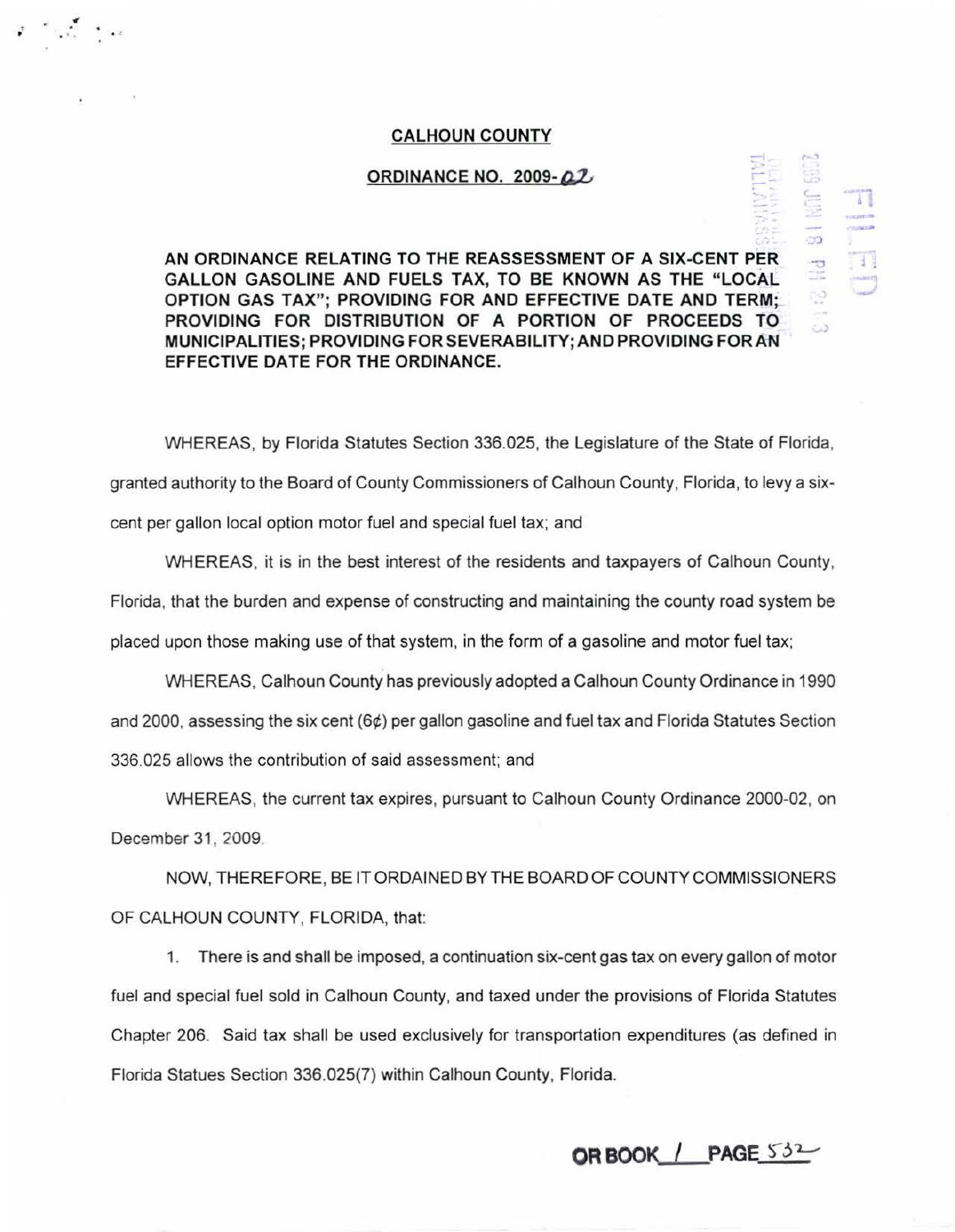2. Said tax shall be and remain in effect for a period of 10 Years, commencing January 1, 2010.

3. In the absence of any written agreement reached before July 1, 2009, between the Board of County Commissioners and the governing bodies of any municipalities within Calhoun County, constituting a majority of the population within the incorporated areas within the county, relating to a distribution of the proceeds of this tax, the proceeds shall be distributed in accordance with the formula provided for in Florida Statutes Section 336.025(4). Said distribution percentages shall be as set forth in Calhoun County Ordinance 2000-02 and shown on Exhibit "A" annexed hereto.

4. If any section, subsection, paragraph, sentence, clause or phrase of this ordinance is held for any reason, to be unconstitutional, void or invalid, the validity of the remaining portion of the ordinance shall not be affected thereby.

5. This Ordinance shall take effect upon receipt of official acknowledgments from the Office of the Secretary of State of the State of Florida.

ADOPTED, AT THE REGULAR MEETING, THIS 16<sup>yh</sup> DAY OF *June*. 2009, BY A VOTE OF <u>5</u> TO <u>0</u>, AFTER DUE NOTICE AND PUBLICATION.

BY:



..

BOARD OF COUNTY COMMISSIONERS CALHOUN COUNTY, FLORIDA

**OR BOOK / PAGE 533**